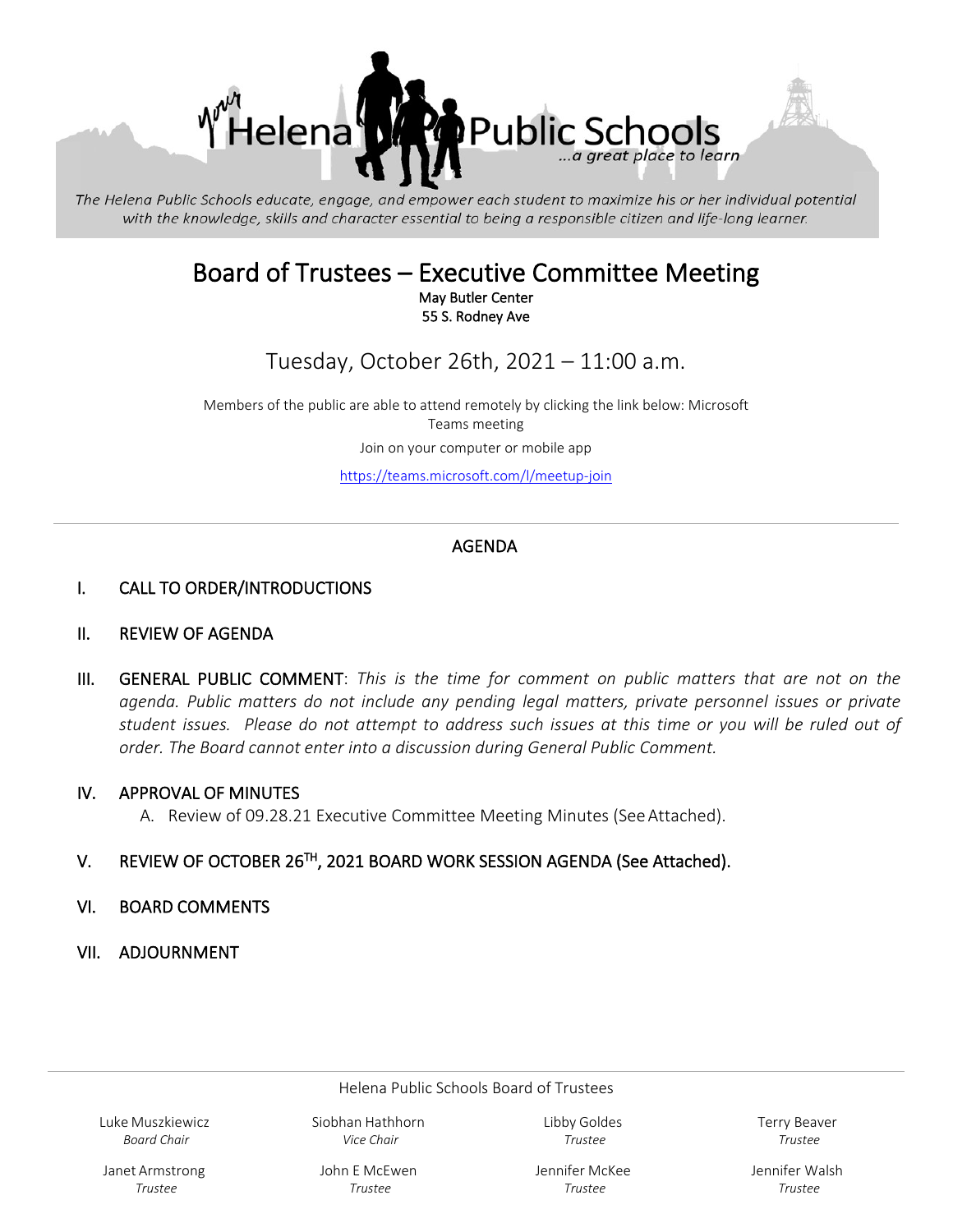

The Helena Public Schools educate, engage, and empower each student to maximize his or her individual potential with the knowledge, skills and character essential to being a responsible citizen and life-long learner.

# Board of Trustees – Executive Committee Meeting

Tuesday, September 28th, 2021

11:00 AM

# MINUTES

#### **ATTENDEES**

| Committee                    | <b>Others</b>                                 |
|------------------------------|-----------------------------------------------|
| Luke Muszkiewicz, Chair      | Rex Weltz, Superintendent                     |
| Siobhan Hathhorn, Vice Chair | Josh McKay, Assistant Superintendent          |
| Jennifer McKee, Trustee      | Stacy Collette, Human Resources Administrator |
|                              | Barb Ridgway, Chief of Staff                  |
|                              | Janelle Mickelson, Business Office            |
|                              | Administrator                                 |
|                              | Brian Cummings, Assistant Superintendent      |
|                              | Joslyn Davidson, Curriculum and Instructional |
|                              | Resources Administrator                       |
|                              | Karen Ogden, Communications Officer           |

Jane Shawn, HEA President

#### I. CALL TO ORDER

Board Chair, Luke Muszkiewicz, called the meeting to order at 11:04 am.

#### II. REVIEW OF AGENDA

No changes were requested to the committee meeting agenda.

#### III. GENERAL PUBLIC COMMENT

No public comment was offered.

#### IV. REVIEW OF MINUTES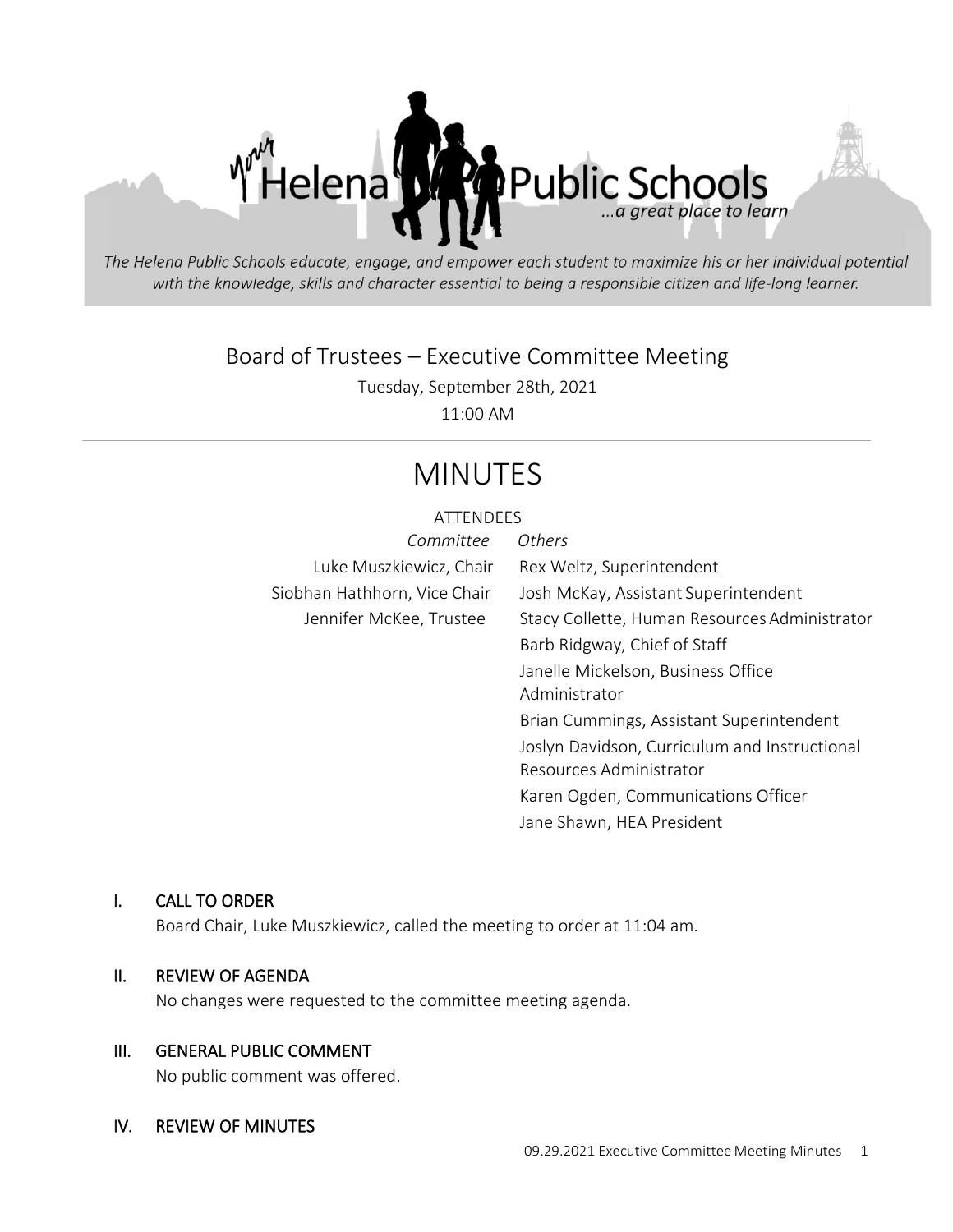Minutes from the 04.27.21 Executive Committee meeting were reviewed and approved.

#### V. REVIEW OF SEPTEMBER 28, 2021, BOARD WORK SESSION AGENDA

Board Chair Muszkiewicz confirmed a tour of Bryant Elementary would begin at 3:30 pm and would be followed by a meeting in the gym at 4:00 pm.

Board Chair Muszkiewicz commented that after the presentation there will be the Superintendent's report, followed by general public comment. There will be one individual action item which is approval of the Health Insurance Stop Loss Carrier for 2021-2022 school year. There will be two consent action items: approval of the minutes from the 04.27.21 Board of Trustees Work Session and Resolution to dispose of personal property-Chromebooks.

Ms. Collette commented that she would have our Insurance Manager, Rich Franco, attend online in case the board had any questions about the Stop Loss renewal process.

Superintendent Weltz commented. Regarding the resolution to dispose of personal property-Chromebooks, we are not getting rid of these Chromebooks. These are four hundred Chromebooks that live in a district called high school, and we are moving them to our elementary district. So, we are not throwing them away. They are just being moved and this is the process in which we do this legally.

#### VI. BOARD COMMENTS

Board Chair Muszkiewicz commented. I'm really looking forward to starting up with our work sessions. It's always a real gift to be able to have our meetings at these schools and I know the trustees love these presentations from the schools. This is a great opportunity to learn more about what is going on at Bryant and we are really looking forward to it. We have talked about will there be times to utilize a work session more as a work session. Will there be larger topics that we might want to discuss and not take action on, and maybe reserve more formal action for a regular board meeting. I think we should be open to doing that, especially if it is something where we want to see where trustees are at and talk things through.

#### VII. ADJOURNMENT

The meeting was adjourned at 11:20 am.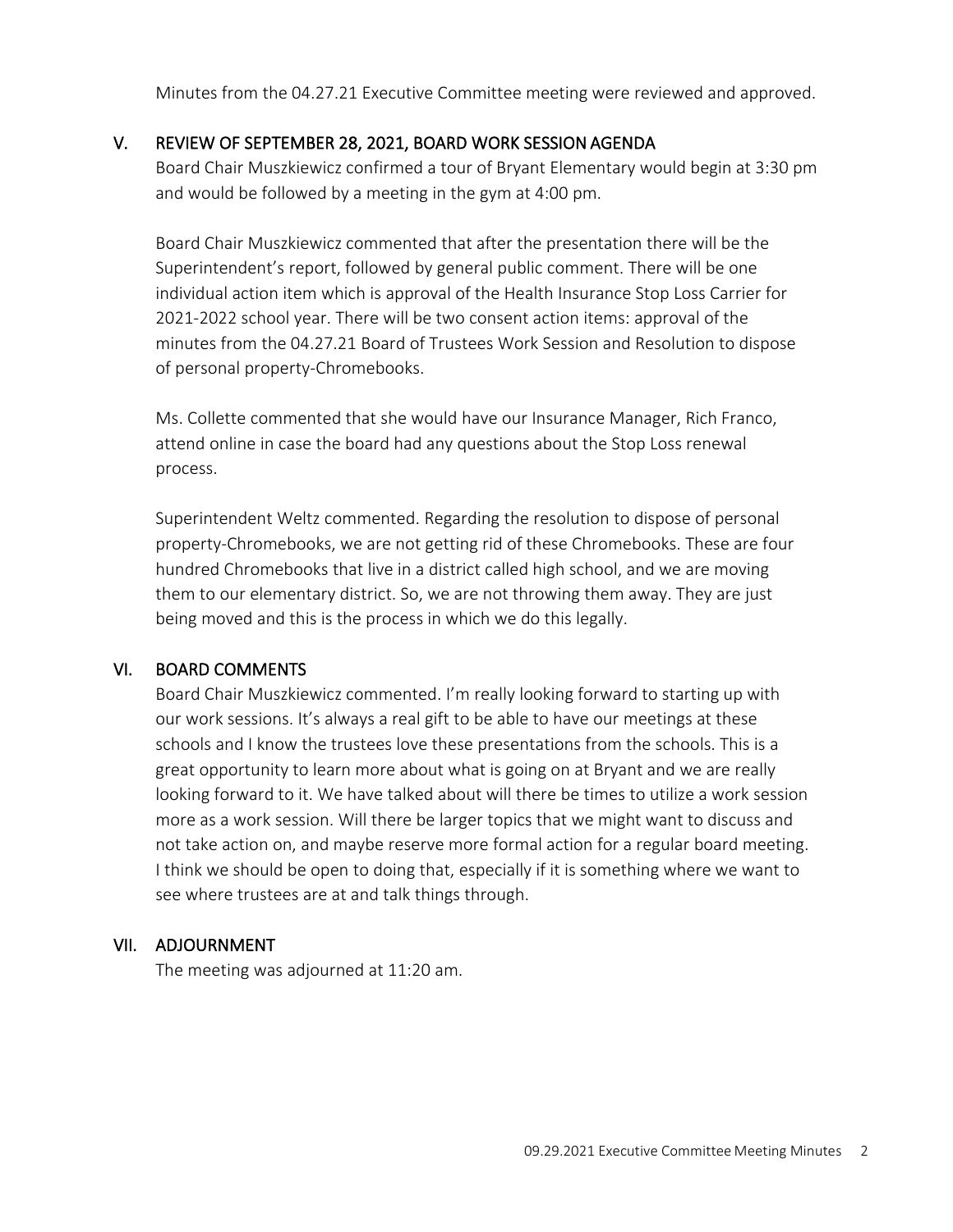

The Helena Public Schools educate, engage, and empower each student to maximize his or her individual potential with the knowledge, skills and character essential to being a responsible citizen and life-long learner.

# Board of Trustees Work Session Tuesday, October 26th, 2021

At Capital High School Library & via TEAMS Tour at 3:30 p.m. / Meeting at 4:00 p.m.

Members of the public can attend remotely by clicking here: [https://teams.microsoft.com/l/meetup-join](https://teams.microsoft.com/l/meetup-join/19%3ameeting_MWIxNThjZTQtMGRjOC00OGU2LWFkNTMtNGMyNzM0NTk1OTk4%40thread.v2/0?context=%7b%22Tid%22%3a%22f4b4f9cd-c417-4e65-8143-10d0fe789053%22%2c%22Oid%22%3a%2200568965-fcfe-44b0-b7cc-997c288febfa%22%7d)

We ask that all participants mute their microphone until called upon by the Board Chair for general and/or specific public comments. Upon completing public comment, please ensure that your microphone is again muted.

# AGENDA

- I. TOUR OF CAPITAL HIGH SCHOOL at 3:30pm
- II. CALL TO ORDER / PLEDGE OF ALLEGIANCE
- III. REVIEW OF AGENDA
- IV. PRESENTATION: Capital High School
- V. SUPERINTENDENT'S REPORT

#### VI. GENERAL PUBLIC COMMENT

*This is the time for comment on public matters that are not on the agenda. Public matters do not include any pending legal matters, private personnel issues or private student issues. Please do not attempt to address such issues at this time or you will be ruled out of order. The Board cannot enter into a discussion during General Public Comment.*

#### VII. NEW BUSINESS

#### Helena Public Schools Board of Trustees

Luke Muszkiewicz *Board Chair* John E McEwen *Trustee*

Siobhan Hathhorn *Board Vice Chair* Jennifer McKee

*Trustee*

Terry Beaver *Trustee* Janet Armstrong *Trustee*

Libby Goldes *Trustee* Jennifer Walsh *Trustee*

[www.helenaschools.org](http://www.helenaschools.org/)